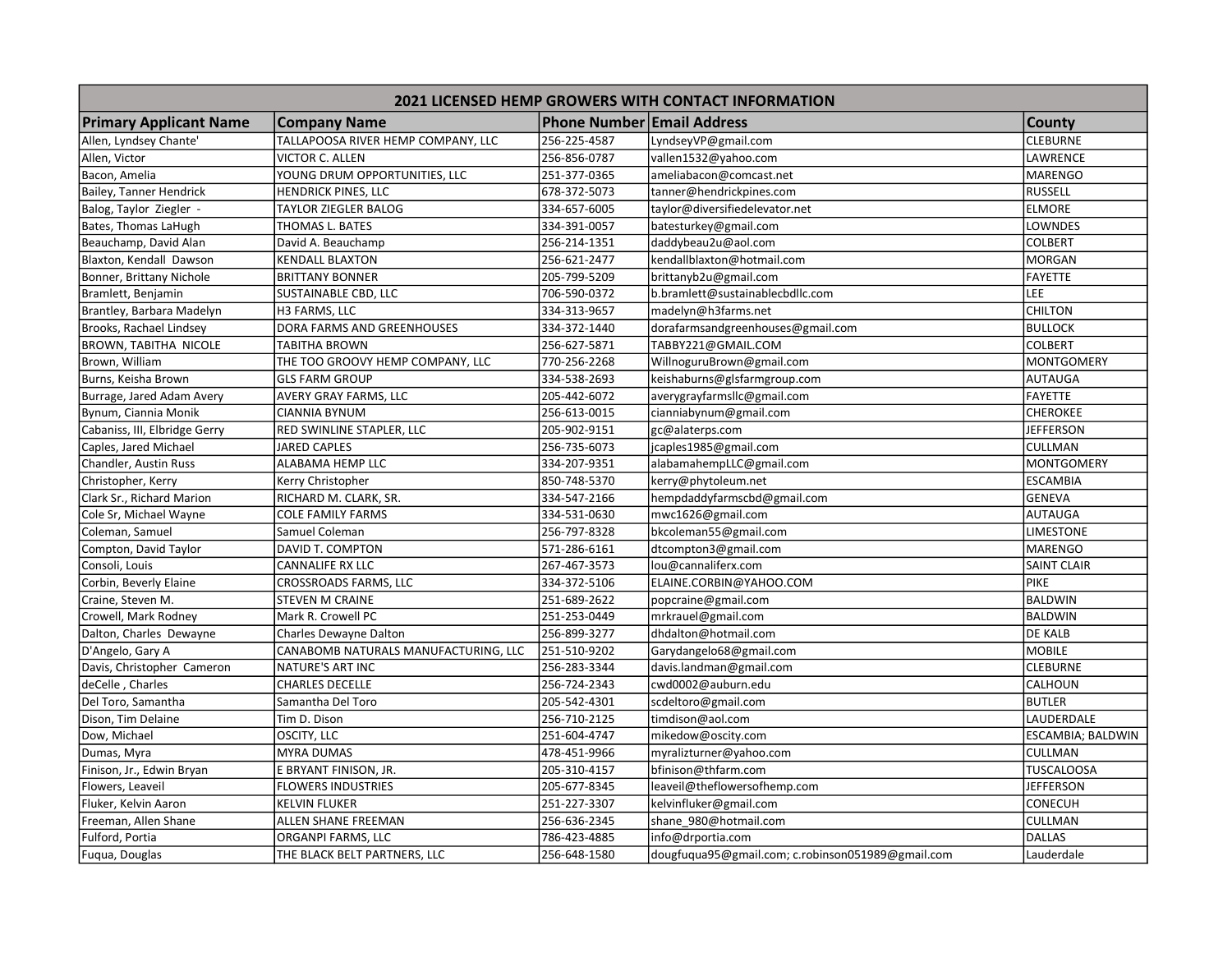| Garner, Sr., Otis Ray            | OTIS RAY GARNER, SR.                          | 205-861-9596 | dwindhama@aol.com                                         | <b>PICKENS</b>    |
|----------------------------------|-----------------------------------------------|--------------|-----------------------------------------------------------|-------------------|
| Gordon, Brittany DeAnne          | <b>BRITTANY GORDON</b>                        | 706-993-7666 | briclark3@gmail.com                                       | <b>MARION</b>     |
| Gorriz, Jose Luis                | <b>BEST 4 LESS INC</b>                        | 334-705-0000 | best4lessinc@live.com                                     | <b>TALLAPOOSA</b> |
| Greene, Jason W.                 | RENGROW, INC.                                 | 205-792-5489 | igreene@rengrow.com;ahamilton@rengrow.com                 | <b>PICKENS</b>    |
| Greenwell, Carl Scott            | Greenwell, Carl Scott                         | 334-464-1639 | carl.s.greenwell@gmail.com                                | <b>GENEVA</b>     |
| Hammac, Greg Phillip             | <b>GREG HAMMAC</b>                            | 850-449-5033 | greghammac@yahoo.com                                      | <b>WASHINGTON</b> |
| Hammac, Kathi Walsh              | SOUTHERN HEMP INDUSTRIES LLC                  | 850-549-6024 | beachcoffeeheadquarters@yahoo.com                         | <b>WASHINGTON</b> |
| Harrison, Kenneth Wayne          | HARRISON, Kenneth                             | 256-339-4891 | kenneth965@rocketmail.com                                 | CULLMAN           |
| Hatfield, Ginger Hill            | <b>G &amp; H SOUTHERN INNOVATIONS LLC</b>     | 205-569-5856 | gnhsouthern@gmail.com                                     | <b>SHELBY</b>     |
| Haynes, Belissia                 | M & D FARM AND NURSERY, INC.                  | 334-558-3353 | haynesreo@yahoo.com                                       | <b>MONTGOMERY</b> |
| Haynes, Philip Kim               | HAYNES PLANT FARMS, LLC                       | 256-385-5734 | khaynes1445@cyberbroadband.net                            | CULLMAN           |
| Hildreth, Randall                | HILDRETH NUTRACEUTICAL RESEARCH GROUP         | 770-639-4042 | rhildreth@hnrgroup.org                                    | MARENGO           |
| Hood, Lauren                     | <b>LAUREN HOOD</b>                            | 334-315-1757 | Imh0030@outlook.com                                       | <b>BALDWIN</b>    |
| Hungerpiller, Ralph Mitchell     | R. MITCHELL HUNGERPILLER                      | 205-313-7501 | mitch@creekleaf1817.com                                   | <b>JEFFERSON</b>  |
| Irmen, Michael                   | ROLLING GREEN FARMS                           | 256-975-1205 | m_irmen@live.com                                          | <b>MORGAN</b>     |
| Jacobs, Darius Stefon            | <b>DARIUS S. JACOBS</b>                       | 256-655-8703 | dariusjacobs123@gmail.com                                 | <b>MADISON</b>    |
| Johnson, Chris                   | ALABAMA HEMP COMPANY LLC                      | 256-595-8881 | Chris.johnson@alabamahempcompanyllc.com                   | <b>CULLMAN</b>    |
| Johnson, Jason Bryan             | <b>COUNTY ROAD FARMS, LLC</b>                 | 334-398-1050 | jbjohnson123@gmail.com                                    | <b>AUTAUGA</b>    |
| Johnson, Regina Rickles McDowell | <b>SEQUOYAH SPRINGS PRECISION AGRICULTURE</b> | 256-543-3313 | regina@primemaxmortgage.com                               | <b>ETOWAH</b>     |
| Jones, Jeremy                    | <b>DUCK RIVER FARMS, LLC</b>                  | 256-708-9350 | duckriverfarms.alabama@gmail.com                          | CULLMAN           |
| Jordan, Maria Childress          | <b>MARIA JORDAN</b>                           | 334-744-2379 | jordanmaria555@gmail.com                                  | LEE               |
| Killen, Asa                      | SUPER CROP, LLC                               | 256-323-0202 | asakillen@gmail.com                                       | <b>MADISON</b>    |
| LAW, ALLEN                       | A 1 GREEN INC                                 | 205-837-1535 | a1greenincal@gmail.com                                    | <b>JEFFERSON</b>  |
| Lawrence, John Gregory           | SMITHVILLE HOD, LLC                           | 334-462-0096 | j.lawrence@smithvillehod.com;m.anderson@smithvillehod.com | <b>AUTAUGA</b>    |
| Layne, Christopher Edward        | <b>CHRIS LAYNE</b>                            | 256-527-0565 | landlhemp@gmail.com                                       | <b>MADISON</b>    |
| Lee, Jr. Jeffrey D. 'Jay'        | JEFFREY D. LEE, Jr.                           | 334-782-7547 | jeffrylee26@aol.com                                       | <b>AUTAUGA</b>    |
| Lee, Sharon                      | <b>SHARON LEE</b>                             | 334-224-3401 | goldengrownhemp@outlook.com                               | LOWNDES           |
| Lewey, Jim Weinman               | <b>CARR FARMS LLC</b>                         | 334-447-5195 | jim.lewey@yahoo.com                                       | <b>GENEVA</b>     |
| Long, Mary Margaret              | MARY MARGARET L. LONG                         | 256-656-8996 | ms.mms.email@gmail.com                                    | <b>MADISON</b>    |
| Lovvorn, Terri Diana             | Lovvorn, Terri Diana                          | 256-449-6472 | tlovornbama@yahoo.com                                     | <b>RANDOLPH</b>   |
| MacArthur, John Stanley          | FAIRHOPE HEMP LLC.                            | 251-554-4281 | johnsmacarthur@gmail.com                                  | <b>BALDWIN</b>    |
| Marks, Bunyan Taylor             | BLUEWATER HEMP LLC                            | 256-227-8325 | taymarks@gmail.com                                        | <b>MORGAN</b>     |
| May Jr, Jessie Lee               | MAY FARMS LLC                                 | 256-335-0693 | jessieleemayjr@gmail.com                                  | LAUDERDALE        |
| McCarroll, Jr., Thomas Patrick   | BAKED BROTHERS COMPANY, LLC.                  | 205-212-4949 | Patrick@eBuffalo.com                                      | <b>JEFFERSON</b>  |
| McCollum, Kevin Wiley            | <b>KEVIN MCCOLLUM</b>                         | 334-440-5758 | KMack1068@gmail.com                                       | <b>MONTGOMERY</b> |
| MILLER, CORY                     | <b>MILLER ESTATE FARM</b>                     | 256-520-2680 | INFO@MILLERESTATEFARM.COM                                 | <b>MADISON</b>    |
| Mock, Cecil                      | <b>MOCK HAY FARMS LLC</b>                     | 334-248-2961 | cecilm42@gmail.com                                        | COVINGTON         |
| Moorer, Jr., Melvin M.           | <b>MELVIN M MOORER JR</b>                     | 334-320-8081 | moorerfarms@aol.com                                       | <b>AUTAUGA</b>    |
| Mordican, Antoine Dionte         | NATIVE BLACK ENTERPRISE LLC                   | 773-876-7791 | NativeBlackLLC@gmail.com                                  | <b>JEFFERSON</b>  |
| Murphy, Joey Wayne               | Joey Wayne Murphy                             | 256-996-8108 | right35967@gmail.com                                      | <b>CHEROKEE</b>   |
| Nalty, Jr, Frank Mooney          | Frank Nalty, Jr.                              | 251-809-5133 | fnalty@att.net                                            | <b>ESCAMBIA</b>   |
| Oates, Jayme                     | <b>FARMSCAPE VENTURES</b>                     | 334-740-8515 | Jayme@farmscapeventures.com                               | LEE               |
| Oliver, J. Lamar                 | <b>SUNDOWN FARMS</b>                          | 334-726-1351 | lamaroliver@icloud.com;sundownfarmshemp@gmail.com         | <b>HOUSTON</b>    |
| Ollinger, III, Ellis Vincent     | GALLEON CULTIVATION SCIENCES, INC.            | 251-964-5122 | ollinger@flowerwood.com                                   | <b>BALDWIN</b>    |
| Owen, John Mark                  | DOUBLE HARVEY SPRINGS FARM, LLC               | 205-913-2754 | doubleharveyspringsfarm@gmail.com                         | <b>CHILTON</b>    |
| Owens, Chauncey D.               | <b>OWENS FARMS</b>                            | 334-224-0064 | wiwatraining@gmail.com                                    | <b>DALLAS</b>     |